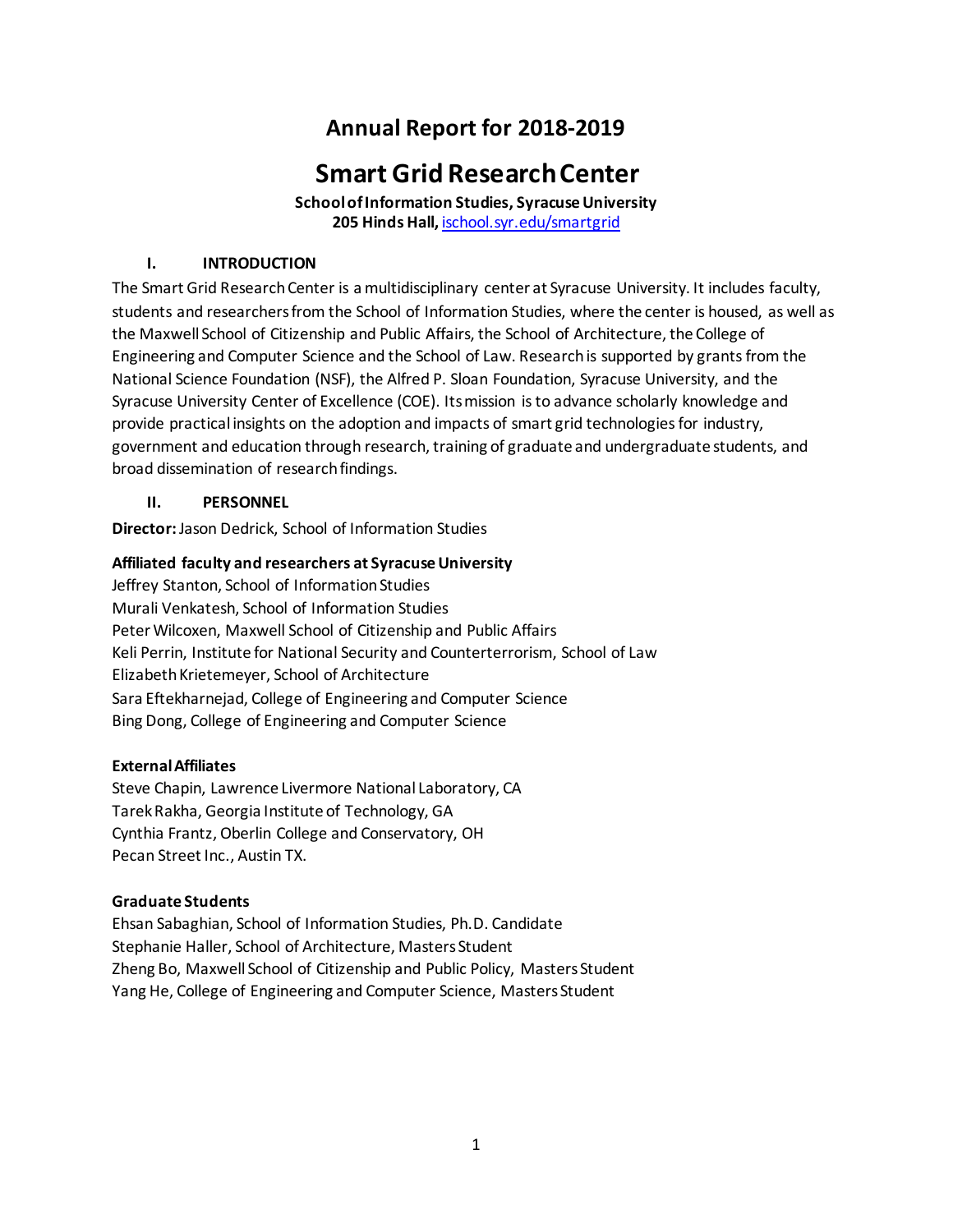#### **III. CURRENT ACTIVITIES**

#### **A. New Proposal**

## **NSF Smart & Connected Communities. SCC-IRG Track 1: Energizing the Community: Interactive Platforms for Connected, Collective and Coordinated Energy Actions. (Under review)Requested Amount: \$2,347,634**

PI-Jason Dedrick, Co-PIs: Elizabeth Krietemeyer, Sara Eftekharnejad, Syracuse University, Tarek Rakha, Georgia Tech, Cynthia Frantz, Oberlin College, Senior Investigator, Bing Dong, Syracuse University.

The rapid growth of renewable energy creates challenges in managing the electric grid due to fluctuations in wind and solar power, which require keeping expensive reserve capacity or managing demand. We hypothesize that collective action by communities will lead to better results than existing demand response programs that target individual energy users only. We propose a smart and connected approach called Community Energy, which connects residents and stakeholders through innovative technologies to act collectively and match electricity use with the supply of renewable energy. The proposed research builds on an earlier planning grant by building and testing a Community Energy project in Austin, TX. The objectives are to change the community's energy culture and behavior to achieve greater use of renewable energy, enhance grid resilience, and create measurable value for the electric utility and the community. The project implements innovative technical and social methods to achieve those goals. The community will be engaged deeply in co-design of the energy feedback application and community elements of the program. The program engages the local utility to identify potential benefits to the grid and quantify the benefits of those changes through an innovative test bed technology.

#### **B. Continuing Projects**

#### **1. Community Energy**

**Supported by an award from the National Science Foundation--NSF Award # CNS-1737550 SCC-Planning: Community Energy: Technical and Social Challenges and Integrative Solutions. \$99,965.** PI-Jason Dedrick; Co-PIs-Elizabeth Krietemeyer, Syracuse University; Tarek Rakha, Georgia Tech

The goals of this project are to bring together residents and stakeholders in the Mueller community of Austin,TX, to create knowledge and tools to develop a Community Energy program that will serve as a model for other communities. The main activities carried are (1) initial design of an energy dashboard (2) a workshop with residents and meetings with key stakeholders (3) analysis of electricity usage and solar generation patterns in the Mueller community (4) A survey of Mueller residents.

The project has developed new knowledge on the factors that influence participation in community energy programs, and how those programs can be designed to achieve economic, social and environmental goals. The planning activities have forged community connections and laid the groundwork for the full-scale Community Energy program submitted in 2019 (above).

#### Publications:

Rakha, T., El Kontar R., Krietemeyer, E. and Dedrick, J. "Sustainable Urban Community Eco-Feedback through Simulation-enabled Performance Dashboards." Building Simulation 2019. Sept 2-4, Rome.

Dedrick, J., Krietemeyer, E., Rakha, T and Sabaghian, E. "Community Energy: Technical and Social Challenges and Integrative Solutions". Industry Studies Association Annual Conference, Nashville, TN, May 31, 2019.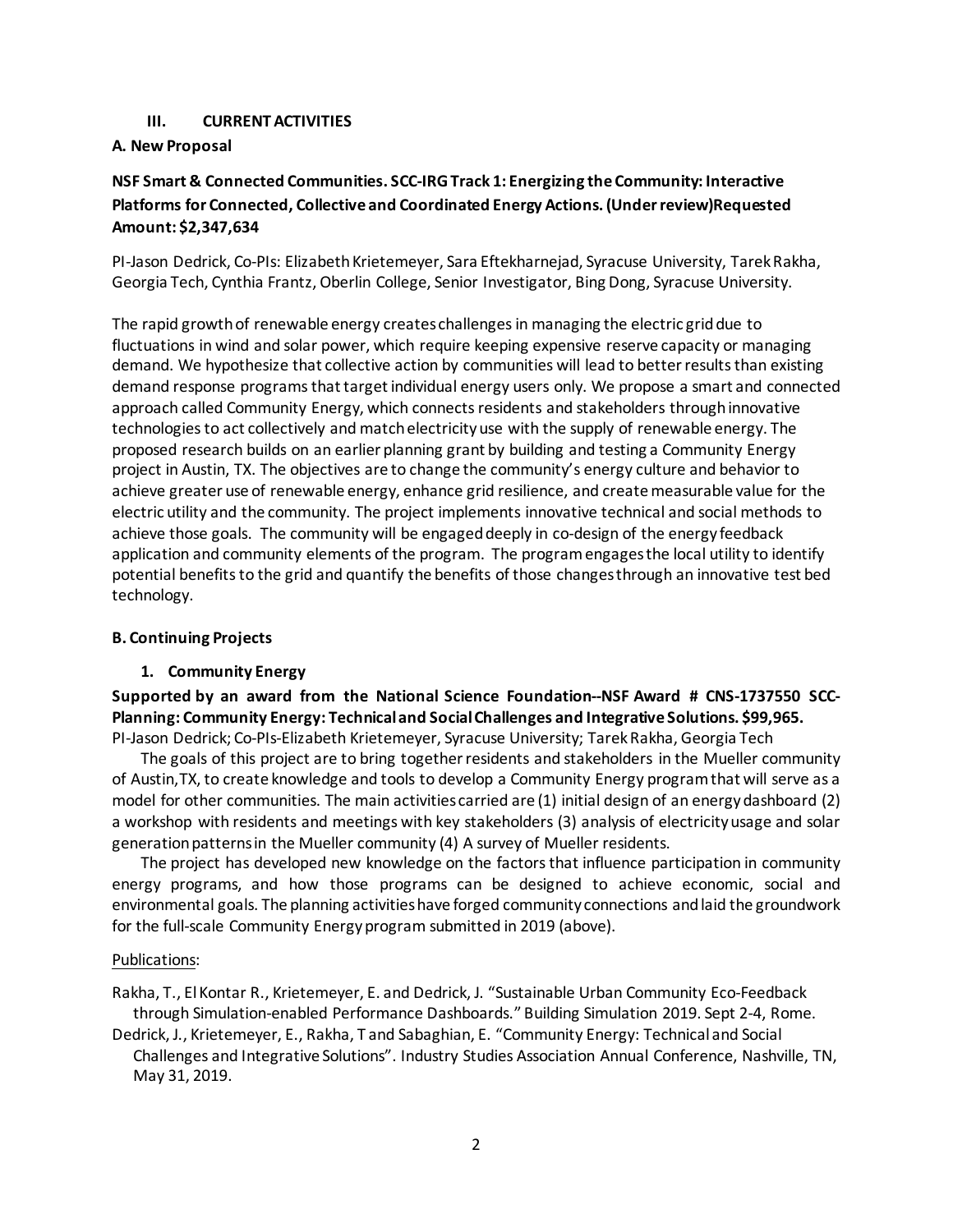#### **2. Campus Lighting for safety and sustainability**

## **Supported by a grant from the Syracuse University Campus as a Laboratory for Sustainability program. Campus Light Mapping: Analysis and Visualization of Sustainable Smart Lighting for Reducing GHG Emissions and Improving Campus Safety**. **\$13,510.**

PI-Elizabeth Krietemeyer, co-PI, Jason Dedrick

The objectives of this research are to collect, analyze, and map empirical data of existing nighttime illumination and daytime solar radiation across Syracuse University's campus and its surrounding areas using Geospatial Information System (GIS) and architectural energy simulation tools. These mappings would be used to 1) locate zones of excessive or inadequate electrical lighting on commonly used and desirable paths; 2) visualize areas and identify opportunities for smart and sustainable lighting design through renewable solar PV and smart sensing systems; 3) provide the campus community with a mobile mapping application that visualizes and communicates safely-lit routes and highlights areas for improving energy efficiency while encouraging more sustainable transportation behavior through smart lighting.

#### **3. Cybersecurity Risks of Distributed Energy Markets**

## **Supported by a grant from the National Science Foundation: SBE 1618803 Cybersecurity Risks of Dynamic, Two-Way Distributed Electricity Markets, \$344,184**

PI-Jason Dedrick, co-PIs-Peter Wilcoxen, Steve Chapin

The objectives of the research are to advance knowledge of cybersecurity risks in dynamic distributed markets for electricity, and to provide insights for policymakers, regulators and businesses by answering the following questions: (1) What are the potential security and privacy risks associated with various distributed electricity market designs and rules? (2) What security measures would be required to provide an acceptable level of risk under different market designs and rules? (3) What are the trade-offs between taking measures to reduce risks and optimizing market performance?

#### **C. Completed Projects**

#### **1. Urban Building Energy Simulation**

## **Supported by a grant from the Syracuse University Center of Excellence (CoE): A Framework for Designing Neighborhood Energy Efficiency through Data Visualization and Calibrated Urban Building Energy Simulation (VIS-SIM). \$24,997**

Principal Investigators (PIs): Jason Dedrick, Elizabeth Krietemeyer, Syracuse University, Tarek Rakha Georgia Tech.

A new generation of urban building energy models (UBEMs) are currently being developed to estimate neighborhood-scale hourly energy demand loads. The goal for such tools is to explore "what if" scenarios for various design strategies, and to prioritize the most effective solutions. The objectives of this research are to visualize the relationships between three critical and closely related subjects that are not yet integrated within existing UBEMs: 1) The functioning of the electric grid and how it can be made cleaner, more efficient and more resilient, 2) The use of energy by building functionality and the comfort of occupants, 3) The dynamics external available natural resources of solar and wind energy for matching resources with demand. Using currently acquired energy-use databases form the Pecan Street, Inc. from residential buildings in Austin, TX combined with our current visualization techniques and urban building simulation tools, a new UBEM was developed to simulate, test, and visualize future scenarios and strategies.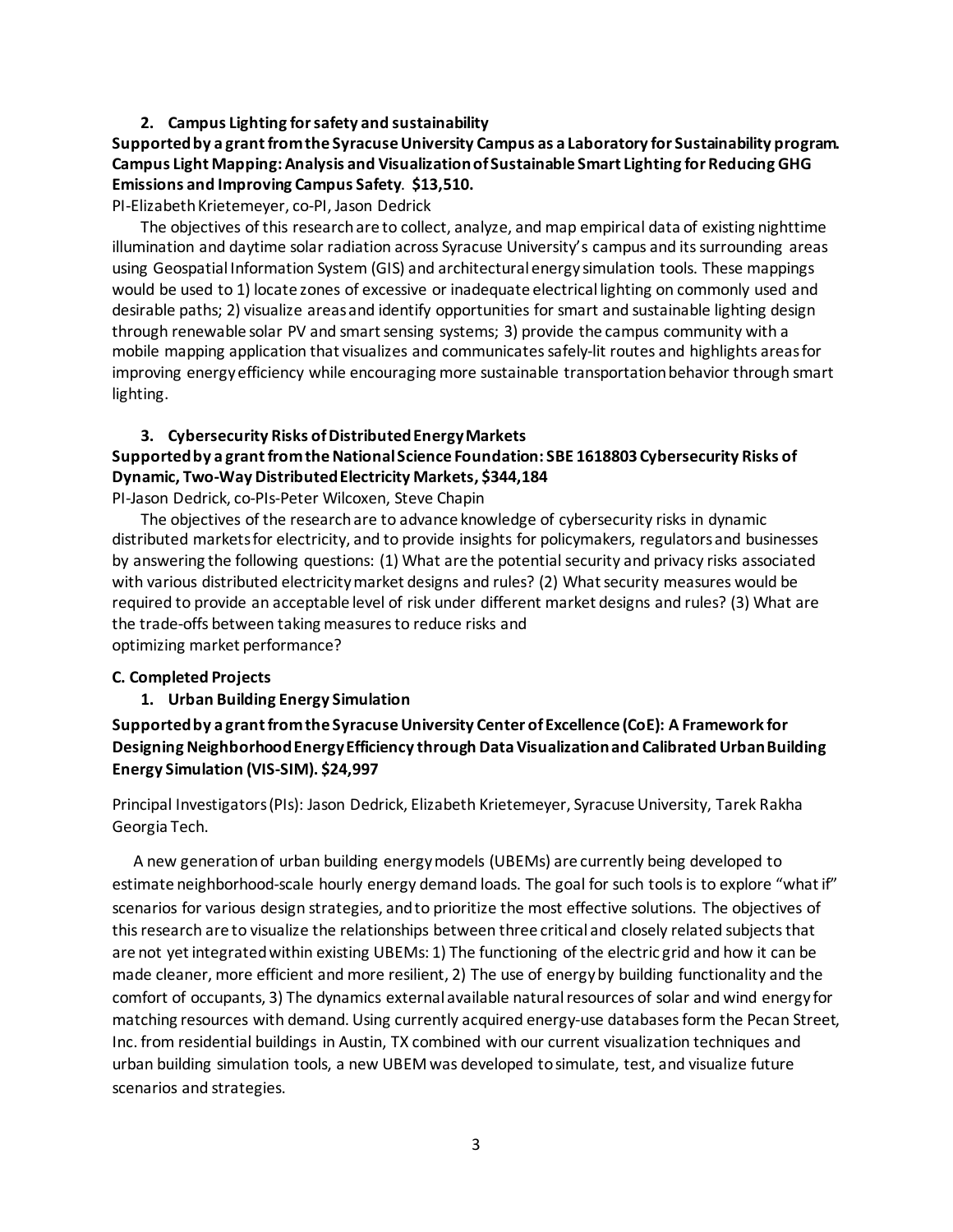Publications:

- Rakha, T. and El Kontar R. (2019) "Community energy by design: a simulation-based design workflow using measured data clustering to calibrate Urban Building Energy Models (UBEMs)." EPB: Urban Analytics and City Science. DOI: 10.1177/2399808319841909.
- El Kontar, R., & Rakha, T. (2018) "Profiling Occupancy Patterns to Calibrate Urban Building Energy Models (UBEMs) Using Measured Data Clustering." Technology| Architecture+ Design, 2(2), 206- 217. DOI: 10.1080/24751448.2018.1497369.
- Rakha, T., and El Kontar, R. (2018) "Calibrated Urban Systems Design: A Simulation-based Design Workflow using Measured Data Clustering to Calibrate Urban Building Energy Models (UBEMs)," In Proceedings of the 34th International Conference on Passive and Low Energy Architecture (PLEA), pp. 2 – 7, 10-12 December, Hong Kong: China.
- El Kontar, R., & Rakha, T. (2018) "Profiling Occupancy Patterns in Community-scale Residential Buildings using Data Clustering for Operational Energy Use," In Proceedings of the 2018 Building Performance Analysis Conference and SimBuild, 26-28 Sep, Chicago: USA.

#### **2. Data Privacy and Smart Meters**

#### **Supported by the following grants:**

## **NSF: Award # SES-1447589. EAGER: Data Privacy for Smart Meter Data: A Scenario-Based Study \$266,101**

PI—Jason Dedrick, Co-PI—Jeffrey Stanton

**Alfred P. Sloan Foundation: Alfred P. Sloan Foundation, Privacy Policies for Smart Meter Data: Integrating Consumer and Utility Interests, \$48,900.** 

PI—Jason Dedrick, Co-PI—Jeffrey Stanton

Smart electric meters capture data on household energy usage at frequent intervals and transmit that data to utility companies, who use the data to automate meter reading and billing, respond to outages and for manage grid operations. The data from smart meters are also shared with customers to monitor and control their own energy use. Data collected over time can be used to forecast demand, understand customer behavior and develop new services or pricing plans.

Smart meter data also can be used to identify the use of specific appliances by their unique electronic load signature and infer household activities from that data. This raises a number of legal issues, such as who owns the data, whether utilities can share it with third parties, under what conditions authorities can access the data, and how data is protected from hackers. The collection and use of these data raise customer privacy concerns that in turn may slow the adoption of smart meter technology by utilities.

The goals of the project were to (1) understand the attitudes and concerns of utility consumers with regard to smart meter data privacy, (2) identify how utility companies currently protect data privacy and how well their policies and practices correspond to the privacy concerns of consumers utilities, (3) help utilities develop privacy policies that are consistent with their own business and regulatory requirements and also responsive to the privacy preferences of consumers.

#### Publications:

Ranmarine-Rieks, A., Dedrick, J., Stanton, J. (under review) Risks, Benefits, and Control of Information: Two Studies of Smart Meter Privacy. Journal of the Association for Information Science and Technology, Special issue on Information Privacy in the Digital Age.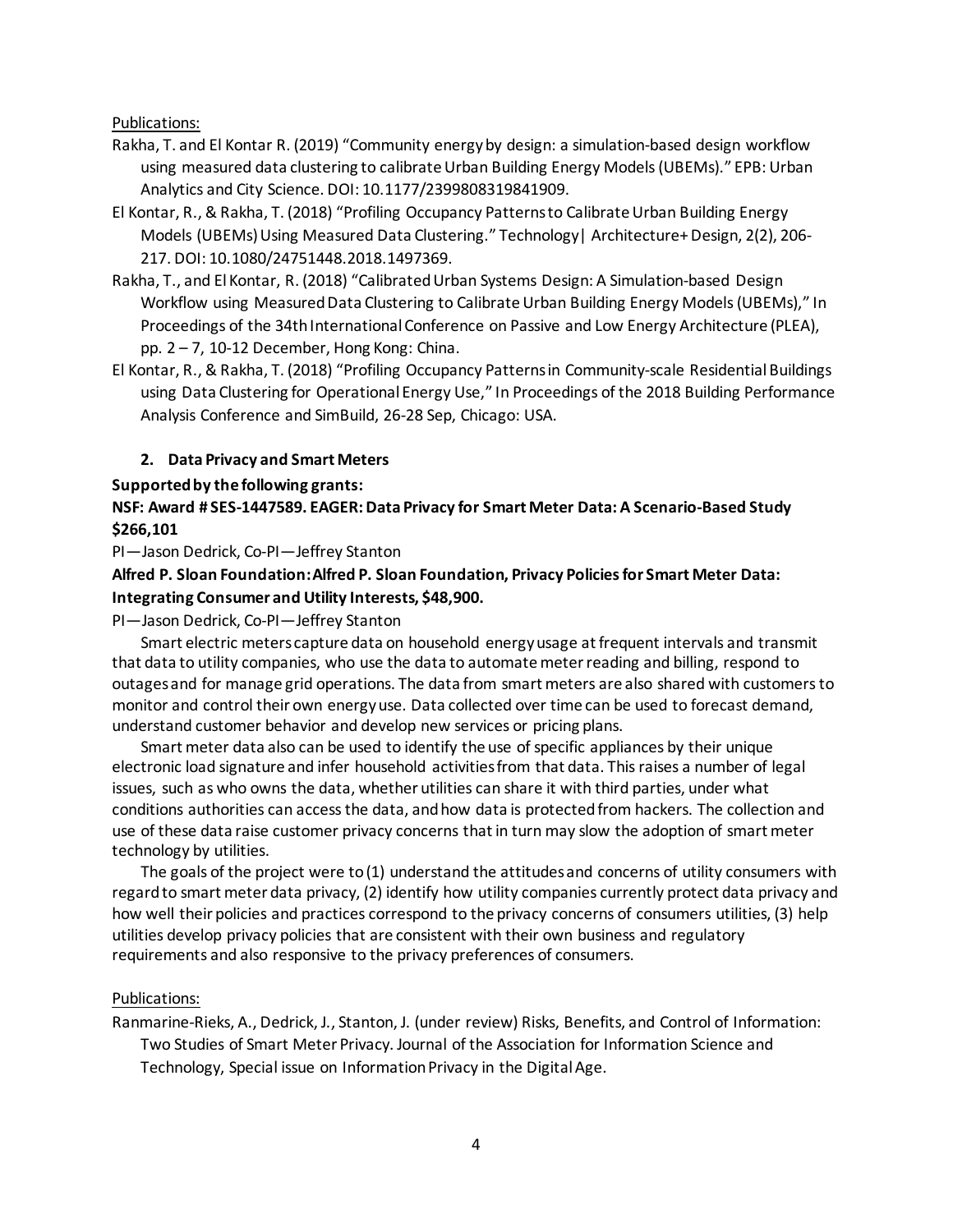Dedrick, J., Ranmarine-Rieks, A., Stanton, J. (2018) "Consumer perceptions of smart meter data privacy", *Industry Studies Association Annual Conference*. Seattle, WA, May 30.

Dedrick, J. "Electric utilities' use of big data," The 2016 Grid of the Future Symposium, Philadelphia.

## **3. Adoption of Smart Grid Technologies**

## **Supported by a grant from the National Science Foundation. NSF Grant: SES-1231192. by Electrical Utilities: Factors Influencing Organizational Innovation in a Regulated Environment, \$331,190**

PI- Jason Dedrick, Co-PIs - Jeffery Stanton, Murali Venkatesh

Electrical utilities in the U.S. face a challenging future, marked by the need to modernize an inefficient, deteriorating infrastructure and public resistance to location of new generation and transmission facilities. There is great interest in adopting smart grid technologies to improve the quality, reliability and efficiency of electricity supply, enable greater use of distributed alternative energy sources and reduce the need for new transmission lines. The smart grid allows utilities to better manage supply and demand, while giving customers real-time usage information and the ability to adjust consumption in response to pricing. Yet this innovation presents major organizational and technical challenges to utilities, which operate in a highly-regulated environment and are subject to pressure from a number of interest groups. As a result, utilities have been slow to commit to widespread adoption.

The objectives of the research are to advance knowledge and provide insights to business and government decision makers by answering following questions: (1) What internal and external factors determine the motivation and willingness of utility companies to develop and deploy smart grid innovations? (2) How do organizations in a regulated environment respond to innovation opportunities and challenges? (3) What policy changes would be required to overcome obstacles to the adoption of socially desirable innovations?

## Publications:

- Dedrick, J., Venkatesh, M., Stanton, J., Zheng, Y., and Ramnarine-Rieks, A. (2015). Adoption of Smart Grid Technologies by Electrical Utilities: Factors Influencing Organizational Innovation in a Regulated Environment. *Electronic Markets,* 1-13.
- Dedrick, J. and Zheng, Y. (2015). *Adoption of Smart Grid Technologies: Results of a Survey of U.S. Electric Utilities*. 2015 Grid of the Future Symposium. Chicago, IL.
- Dedrick, J., Stanton, J., and Venkatesh, M. (2013). *Critical Policy Issues for Smart Grid Adoption by Utilities.* October 21. Grid of the Future Symposium. Boston.
- Dedrick, J. and Zheng, Y. (2015). *Learning strategies in smart grid adoption: an exploratory study in the U.S. Electric Utility Industry*. iConference 2015. Newport Beach, CA.
- Dedrick, J. (2014). *Policy and Regulatory Factors Influencing Smart Grid Adoption.* Industry Studies Association Annual Conference. Portland, OR.
- Dedrick, J., Venkatesh, M., and Stanton, J. (2014). *Smart Grid Adoption by U.S. Utilities: Policy Drivers and Barriers. Smart Grids and the Social Sciences Workshop, Trondheim, Norway, April 11*. Smart Grids and the Social Sciences Workshop. Trondheim, Norway.
- Dedrick, J. and Zheng, Y. (2013). *Smart Grid Adoption in a Regulated Industry: Comparative Case Studies of Electric Utilities*. Industry Studies Association Annual Conference. Kansas City, MO.